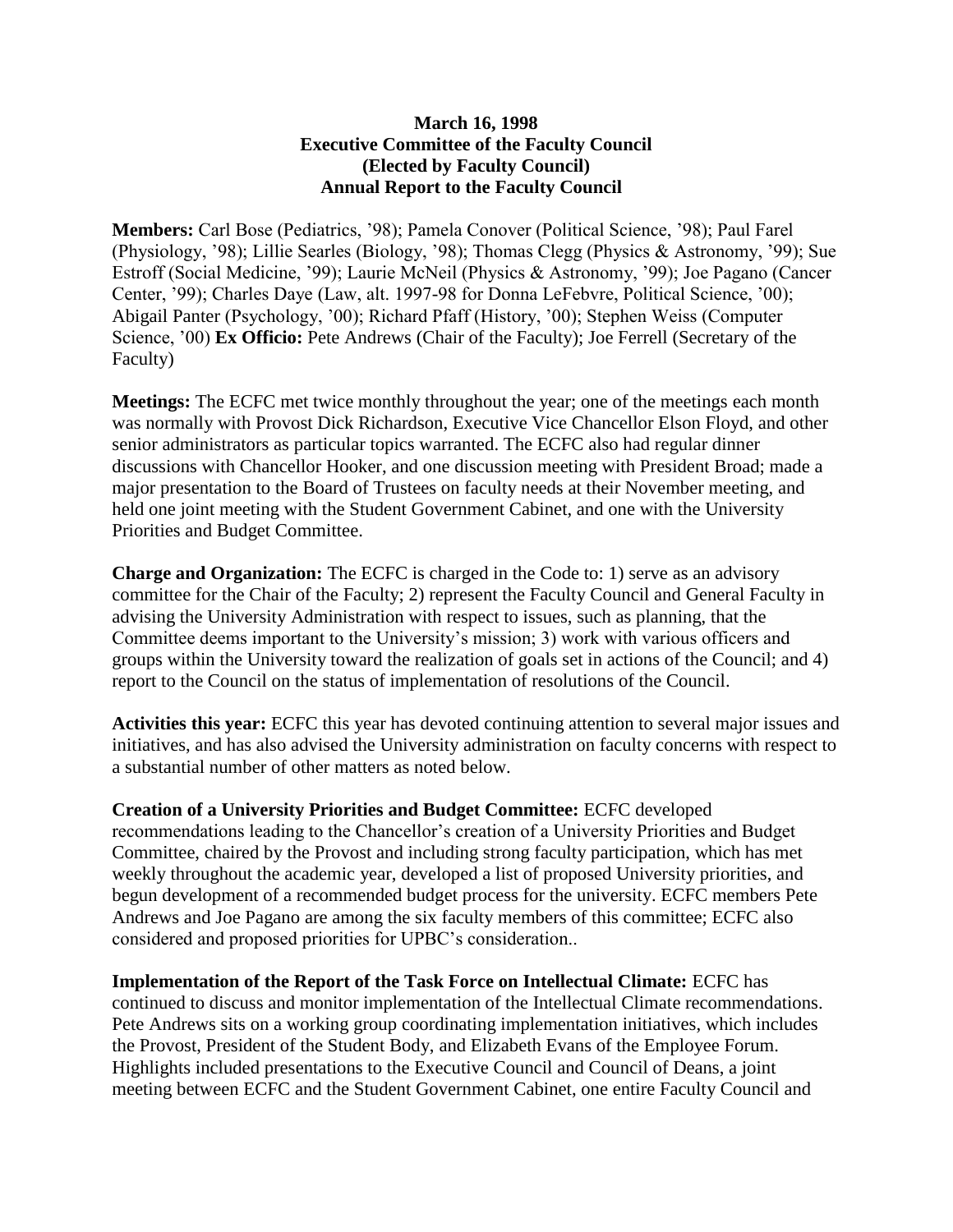General Faculty meeting devoted to discussion of the IC recommendations, a separate facultystudent forum and later Faculty Council discussion on the proposal for freshman seminars, and numerous other initiatives. An update report was presented to Faculty Council at its November meeting, and a second full update is planned for April. ECFC members serving on the University Priorities and Budget Committee (Andrews and Pagano) also provided continuing input to that body on the implementation of this report.

**Diversity and affirmative action:** ECFC has continued to monitor and discuss these issues regularly, and has requested a working group to develop a proposed faculty statement on this subject for consideration by Faculty Council. ECFC members Charles Daye, Sue Estroff, and Abigail Panter represent ECFC on this group, which also includes the chairs of the Committee on Black Faculty and Students and the Committee on Community and Diversity.

**Information technology and distance learning:** ECFC provided faculty concerns to the University administration on several aspects of these initiatives during the course of the year, including the Carolina Computing Initiative and several proposals and pilot initiatives for computer-based distance learning. Pete Andrews also represents the faculty on the University's Technology Council, and Paul Farel and Steve Weiss on the Instructional Technology Advisory Committee.

## **Other issues discussed:**

- *BA in Liberal Studies, 2+2 degree with community colleges:* review and comment on these proposals to the chancellor.
- *Phased retirement:* discussion and comment on proposed policy prepared by the Provost's office and Faculty Welfare Committee in response to UNC General Administration mandate.
- *Post-tenure review:* discussion and comment on proposed policy prepared by the Provost's office and Chancellor's Advisory Committee, in response to UNC General Administration mandate.
- *Impacts of academic calendar changes:* identification of impacts of the recent change mandated by UNCGA, to be shared with faculty of other campuses through Faculty Assembly.
- *Public Safety dignitary security procedures and e-mail privacy*: in response to an incident in the fall, ECFC recommended review of campus police procedures for interacting with protest groups and university policies concerning the privacy of email communications; the former was completed and the second is currently underway.
- *Faculty and student review of UNC commercial relationships:* discussed this topic with University Counsel Susan Ehringhaus, including possibility of creating a working group for further discussion of the issues involved.
- *Fraternity thefts of Christmas decorations:* ECFC discussed faculty concerns regarding this incident with Vice Chancellor Sue Kitchen.
- *Status of lecturers and other fixed-term faculty:* requested consideration of this issue by several standing committees and by Arts and Sciences Chairs' Advisory Committee; under continuing discussion, including discussion of ways to increase the numbers of women who apply for tenure-track positions and ways to make these positions more attractive to women.